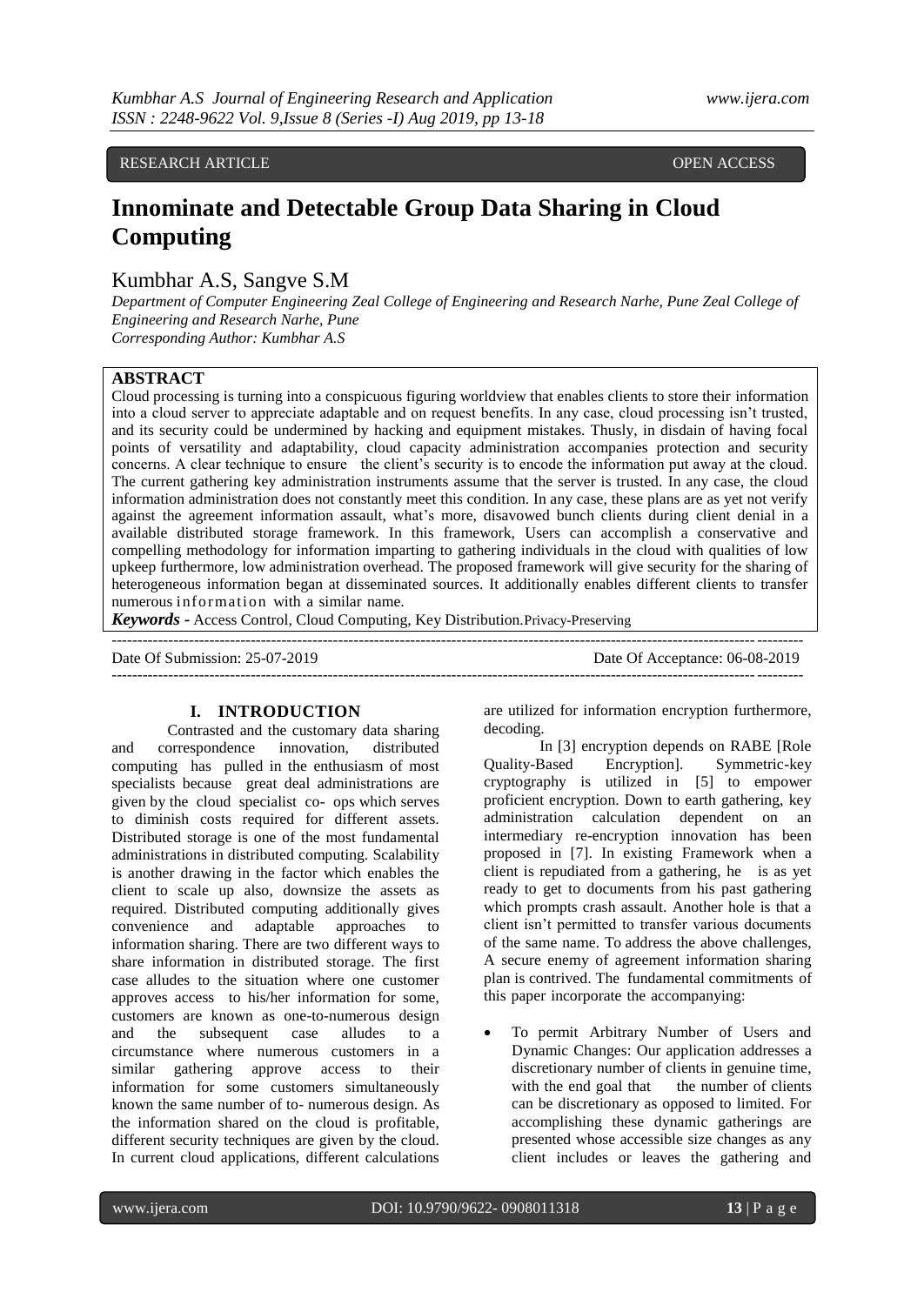furthermore gives many-to-numerous information sharing an example.

- To Preserve the Confidentiality of Data: In our plan, the information is scrambled with a regular gathering key preceding being transferred. These keys are created from the encryption algorithms; the security of the encryption key depends on Propelled Encryption Standard (AES) and Blowfish algorithms. Assaults by the clients having no entrance to the regular gathering key can't uncover any data of the information put away in the cloud.
- To Provide Tractability Under an Anonymous Environment: Regarding the key understanding, each client in the cloud can unreservedly impart information to different clients. Additionally, clients can trade data in the cloud namelessly as for the gathering mark. Here the Group mark and User id give bunch supervisor an approach to distinguish the client. At whatever point a question happens, the gathering administrator has the specialist to uncover the genuine personality of the information proprietor.
- To Provide Authentication Services: During the key understanding during information sharing, every part trade messages alongside the gathering number to guarantee whether the character of the individuals is legitimate. On the off chance that legitimate confirmation isn't done the information documents of gathering can be undermined. Besides, the gathering mark will be bound with the transferred information record to confirm the legitimacy of the record.

#### **II. RELATED WORKS**

Huge numbers of specialists have given impressive thoughtfulness regarding the issues on the best way to safely information can be share in unique gatherings on cloud storage stages. Among which , the issue of client repudiation and accessibility inspecting assaults the verification of numerous scientists.

Vector responsibility is crucial crude in cryptography and it assumes significant job in security conventions. Further learning about natives of vector commitment, asymmetric gathering key understanding and gathering key signature, an proficient information inspecting plan is proposed in [1] which gives new highlights, for example, discernibility and count ability simultaneously. To take care of the issue of building open uprightness reviewing for imparted dynamic information to gather client disavowal , the safe and proficient shared in- formation incorporate examining for multi-client activities for cipher text database is utilized.

The issue of taking care of various customer demand simultaneously for information getting to reason for existing is illuminate utilizing gathering key chief method proposed in [2].They utilized Group Key Aggregate Cryptosystem which incorporates Group Key Aggregate Cryptosystem calculation to check total key. The cloud base design with key trade gives different approaches between information proprietor, client and cloud chairman including secure key circulation, information privacy, get to control and effectiveness.

Another RABE [revocable property base encryption scheme, a new answer for empowering trait based access control for dynamic client bunches in distributed storage frame- works is proposed in [3]. In particular, it permits distributed storage to refresh cipher texts for taking care of renouncement with no assigned key and simultaneously accomplishes high efficiency. It requires another entrance control instrument for the time segment to effectively deal with disavowal, and the other trouble is that it needs to construct crude that supports cipher text update and can be coordinated with the new time control system. To address these problems, a novel time encoding system is presented and afterward it get consolidate with a variation of the Waters IBE to accomplish their objective.<br>An effective and secure

An effective and secure square configuration based key understanding convention is proposed in [4] by expanding the structure of the SBIBD to help numerous members, which empowers numerous information proprietors to uninhibitedly impart the re-appropriated information to high security and proficiency. The SBIBD is developed as the gathering information sharing model to care group information partaking in distributed computing. In addition, the convention can give verification administrations and an adaptation to non-critical failure property. Secure gathering information partaking in distribute computing can be bolstered by convention referenced in this paper.

In light of symmetric-key cryptography, a few plans were proposed in [5] to empower effective encryption of the heterogeneous information began at disseminated sources. However, encryption keys ought to be transmitted in a protected channel, which is unimaginable practically speaking, especially in the open cloud condition.

Protection from traded off keys has been mulled over, which is a significant issue with regards to distributed computing. The distributed storage evaluating with undeniable re-appropriating of key updates worldview was proposed by Yuetal. in this [6] paper.

A handy gathering key administration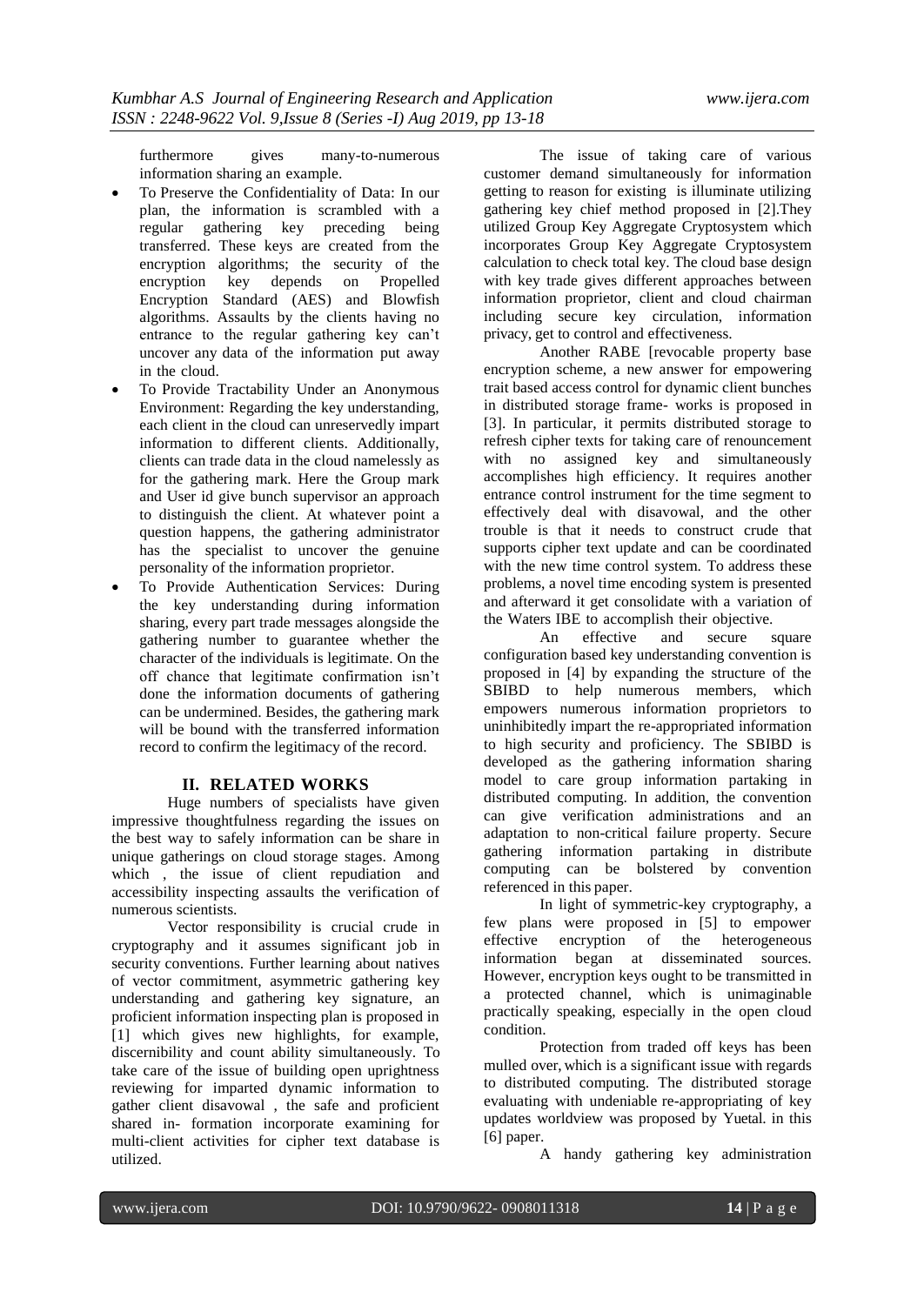calculation dependent on an intermediary reencryption innovation is utilized in

[7] For cloud information imparting to a dynamic gathering. It firsts encodes the records before transferring to ensure the information security. To disseminate the keys among the approved clients, the information proprietor chooses the gathering keys as indicated by the approach of the entrance control. The cloud server goes about as the intermediary and uses the intermediary reencryption innovation to create the keys for the gathering users. The security of this plan dependent on the Computational Diffie-Hellman (CDH) suspicion. A protection saved distributed storage framework structure is planned which depends on characterized security dangers to the cloud information.

A technique to moderate information in a much verified way is proposed in [8], utilizing a total key as opposed to utilizing the different keys of each record. This diminishes the ideal opportunity for moving the keys and improves execution of sharing data. Protected information partaking in the cloud is presented utilizing the total key. The lopsided encryption standard is utilized for scrambling every one of the information pursued by open key encryption. The end client can get to their information utilizing their private key what's more, the Global mystery key which is moved during the confirmation procedure. Despite the fact that the Global mystery key is hacked during transmission, malevolent assailant can't get the information since it very well may be unscrambled uniquely by utilizing a private key. Keys need not be moved for every single document, information will be encoded utilizing a Global mystery key. So the information will be sheltered at remote spot

Panda, a novel open inspecting instrument for the uprightness of imparted information to proficient client repudiation in the cloud is proposed in [9].A Proposed component is versatile, which show it isn't just backings an enormous number client yet additionally handle numerous examining assignments all the while with bunch auditing. Later on this system is stretched out to limit the opportunity of the abuse of leaving keys in the cloud and improve the unwavering quality. The outcomes demonstrate that the cloud can improve the productivity of client disavowal, and existing clients in the gathering can spare a lot of calculation and correspondence resource

The issue in a displayed cryptographic capacity framework is tackled in [10], which empowers secure information sharing. This method includes separating the document into the record gathering and scrambles each document bunch with a record square key. In this plan, at the season of client repudiation, the record square key don't should be refreshed again and dispersed to the client, which causes a substantial key dissemination overhead. Additionally, Plautus is clarified in this paper which is a cryptographic stockpiling framework which gives secure document sharing without confiding in record servers, it gives very versatile key administration likewise enable clients to hold direct control. The system of plutus is utilized to decrease the quantity of cryptographic keys traded between clients with utilizing file groups and furthermore recognize record read and compose get to.

# **III. SYSTEM MODEL**

A. Proposed System

Proposed scheme consists of following modules

- 1) **Group Member:** In the proposed conspire, individuals are individuals with similar interests (e.g., bidder, specialists, and specialists) and need to share information in the cloud. The most stressing issue when clients store information in the cloud server is the classification of the redistributed information. In this framework, clients of a similar gathering conduct a key understanding. In this way, a typical meeting key can be utilized to encode the information that will be transferred to the cloud to guarantee the secrecy of the redistributed information. Assailants or the semi-confided in cloud server can't gain proficiency with any substance of the reappropriated information without the regular meeting key. Moreover, namelessness is too a worry for clients. Our plan utilizes a procedure called bunch marks, which enables clients in a similar gathering to secretly share information in the cloud.
- 2) **Group Manager:** is in charge of producing framework parameters, overseeing bunch individuals (i.e., transferring individuals scrambled information, approving gathering individuals) and for the adaptation to internal failure detection. The bunch supervisor in our plan is a completely confided in outsider to both the cloud and gathering individuals. On the off chance that an outside client attempts to access records from an alternate gathering multiple occasions then the director will expel that specific client from the applications.
- 3) **Cloud:** furnishes clients with apparently boundless capacity administrations. Notwithstanding giving proficient and helpful capacity administrations for clients, the cloud can likewise give information sharing administrations. Be that as it may, the cloud has the normal for fair yet inquisitive. At the end of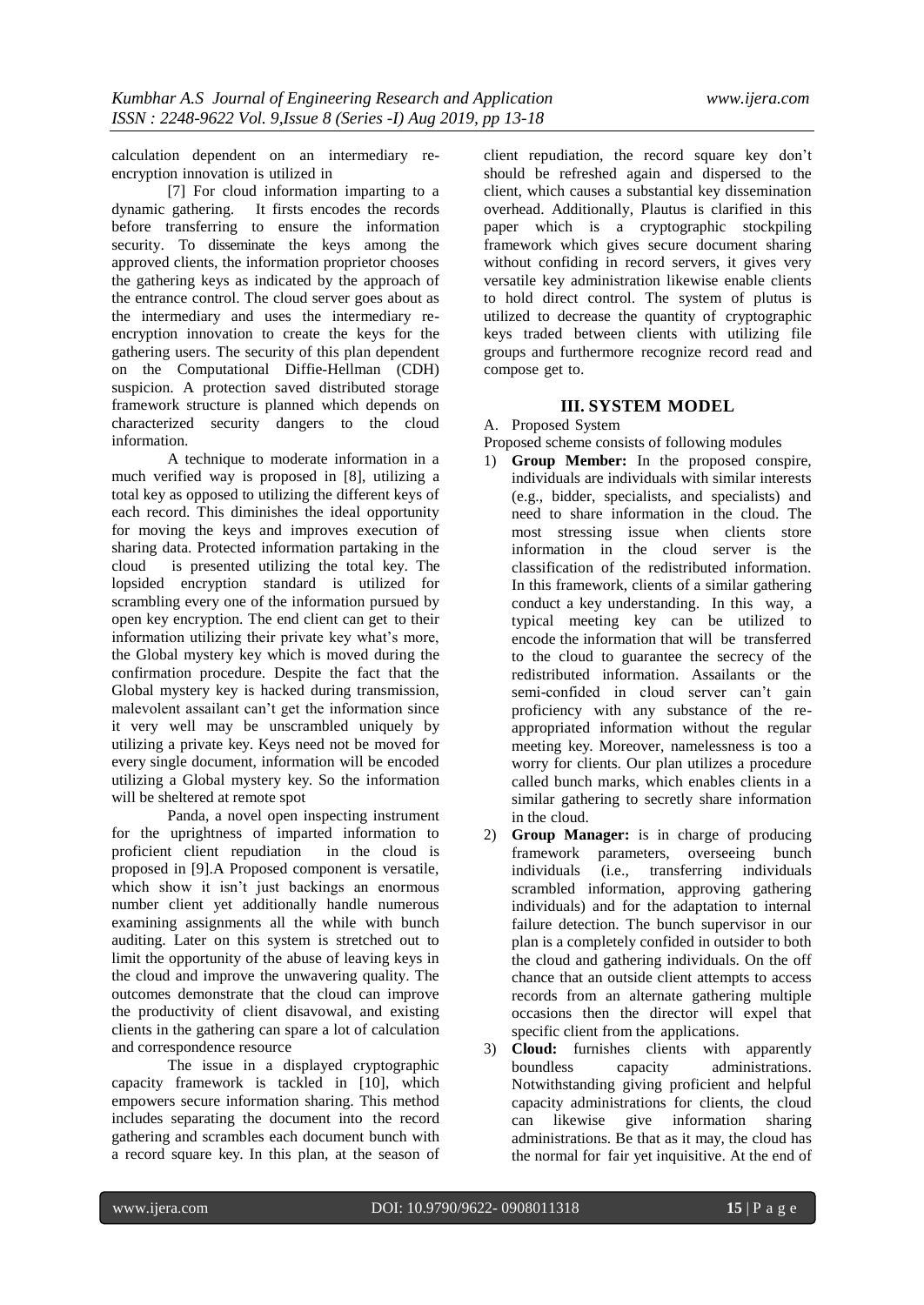the day, the cloud won't purposely erase or change the transferred information of clients, however it will be interested to comprehend the substance of the put away information and the users character.

## B. Threat Model

The proposed scheme may encounter following threats.

- 1) An aggressor outside the gathering attempts to uncover the normal meeting key to unscramble the redistributed information, who can be the outside attacker's personality.
- 2) An outer client can enlist to any gathering with phony character to access records inside a gathering.
- 3) A part who doesn't has a place with a specific can send various solicitations to get to the documents of the gathering with no confinement which may prompt substantial traffic for gathering administrator.
- C. Design Goals
- 1) To address the issue of plot assault, on the off chance that a client is repudiated from a specific gathering, at that point alongside his key, keys of all the gathering individuals will be refreshed.
- 2) To address the issue of phony clients, the clients with an approved area may be permitted to enlist to the application.
- 3) To address the issue of numerous solicitations sent by the outside client, individuals who attempt to access records of a gathering to which they doesn't have a place will be expelled from the applications.
- D. Problem Statement

In Cloud based Dynamic gathering sharing to keep up the information security the private keys of existing individuals from gathering should be refreshed after the disavowal of any gathering part, additionally to confine the vindictive individuals from getting to the information in gathering record getting to requirements will be introduced. Data classification will be kept up utilizing twofold encryption when transferring information on cloud.

#### **IV. METHODOLOGY**

Proposed application gives security by encryption at various levels likewise avoids Collusion assault by refreshing the keys of each gathering part after User repudiation. This incorporates encryption calculations and key updating calculation.

# A. Encryption Algorithm:

The calculation depends on substitution change arrange. It contains a progression of connected tasks, some of which include supplanting contributions by explicit yields (substitutions) and others include rearranging bits around (changes). This calculation treats the 128 bits of a plaintext obstruct as 16 bytes. These 16 bytes are orchestrated in four sections and four columns for preparing as a grid.



Each round comprise of four sub-processes. The first round process is depicted below



Byte Substitution (Sub Bytes):

The 16 input bytes are divided with reference of (sbox) fixed table. The result matrix is formed of four coulmn and four rows

# Shift rows:

The first four row's are shifted to left and other entries fall offered re-inserted to right side. Shift is carried out as follows:

- *•* First row is stable.
- By one position second row is shifted left.
- By tow position third row is shifted left.
- By three positions fourth row is shifted left.
- Hence the new 16 byte matrix is formed of the same 16 bytes but shifted with respect to each other.

Mix Columns:

Every segment of four bytes is currently changed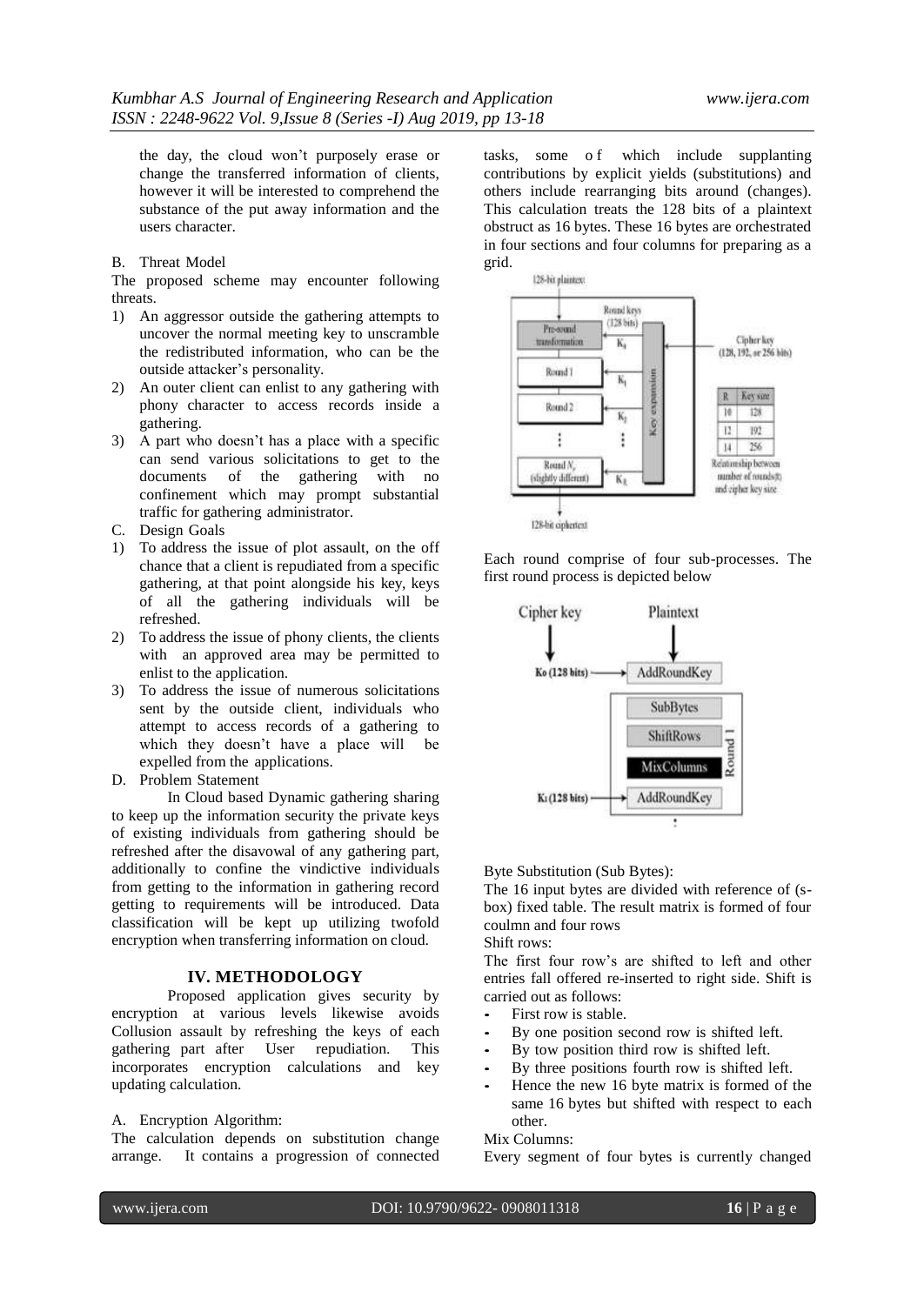utilizing an uncommon scientific capacity. This capacity takes as information the four bytes of one section and yields four totally new bytes, which supplant the first segment. The outcome is another new lattice comprising of 16 new bytes.

# Add round key:

The 16 bytes of the matrix are now considered as 128 bits and are XORed to the 128 bits of the round key.

For Double encryption the algorithm provides expanded key that again transforms the cipher text. Key Expansion:

In Algorithm the original key is break down in the sub set of keys (sub keys).The key size of 448 are separated into 4168 bytes. 32 bit S-box and P-array includes 32 bit of 18 sub keys and 256 entries in each s-box

The following steps are used to calculate the sub keys:

- *•* P-array and S-boxes are Initialize
- *•* Key bits are XOR with P-array
- Encrypt all-zero string using above method.
- *•* P1 and P2 are new outputs.
- New P1 and P2 are Encrypt with new sub keys.
- *•* P3 and P4 are new output.
- For new sub key repeat order 512 times to calculate new sub key for S-box and P-array. Encryption:

The 64-bit input is encrypted with key generated during key expansion.

- B. Key-Updating algorithm :
- Generate two large random primes and q, of approximately equal size such that their product n=pq is of the required bit length, e.g. 1024 bits.
- Compute  $n = p * q$  and  $\Phi = (p-1)*(q-1)$
- Find an integer e,  $1 < e < \Phi$ , such that  $gcd(e, \Phi)$  $=1$
- Compute the secret exponent d,  $1 < d < \Phi$ , such that
- ed =  $1 \text{mod} \Phi$
- The public key is  $(n, e)$  and the private key  $(d, p, e)$ q) , The public key of a user is available to all and private key is provided by Group manager.
- *•* n is known as the modulus.
- *•* e is known as the public exponent or encryption exponent or just the exponent.
- *•* d is known as the secret exponent or decryption exponent.

#### **V. IMPLEMENTATION**

We are utilizing the cloud as Platform as a service (Paas), It is a distributed computing model in which an outsider cloud specialist organization gives equipment and programming instruments chiefly utilized for application arrangement and advancement for clients over the Internet. For Cloud Computing purposes we have utilized Google Cloud Platform, where Cloud Build is a Google Cloud Platform apparatus that gives you a chance to assemble programming rapidly overall dialects and it very well may be utilized with Docker to take care of business. It inside utilizations Google App Engine for versatile hosting. For advancement reason, we have utilized Eclipse Enterprise Edition and Java for business rationale, JSP(Java Server Pages) for server-side programming and dynamic pages, HTML, CSS for structuring UI likewise for information putting away and refreshing Google Cloud SQL administration is required which is utilized by making SQL case which thusly gives an open IP address which gets to that occasion. For the arrangement of the application, expansion document is added to projects root organizer. This straightforward document will teach Cloud Build on the best way to manufacture and send the application, like a Dockers multi-arranged form. When we summon Cloud Build it will pack the projects source documents and at the season of execution it will uncompress the source records. To succeed it requires an app to record in the projects root folder. The Service Account to be utilized must have the App Engine Admin job, and the App Engine Admin API must be empowered for the GCP Project in which the application will be conveyed.

#### **VI. RESULTS**

Our System expects the examination of some security parameters Attribute Based Scheme, Mona and our arrangement. It is indisputably seen that the calculation cost for individuals in our game plan is immaterial to the measure of denied clients. At the point when Group Member Create an Account then client (Group Manager) are exhibitions Different Operation, for example, the disavow, change Password, Revoke from cloud, Uploading and Downloading.

| SECURITY PERFORMANCES COMPASSION |             |              |                    |         |  |  |  |
|----------------------------------|-------------|--------------|--------------------|---------|--|--|--|
|                                  | Secure      |              | Access Secure Anti |         |  |  |  |
|                                  | Key         | Control user |                    | Collusi |  |  |  |
|                                  | Distributio |              | revocati on        | at-     |  |  |  |
|                                  | n           |              | on                 | tack    |  |  |  |
| Mona                             | No          | Yes          | No                 | No      |  |  |  |
| <b>RBAC</b>                      | No          | Yes          | No                 | No      |  |  |  |
| Scheme                           |             |              |                    |         |  |  |  |
| ABS(Attri teNo                   |             | Yes          | Yes                | Yes     |  |  |  |
| bute                             |             |              |                    |         |  |  |  |
| Based                            |             |              |                    |         |  |  |  |

| <b>TABLE I</b>                 |        |  |                    |  |  |  |  |
|--------------------------------|--------|--|--------------------|--|--|--|--|
| CURITY PERFORMANCES COMPASSION |        |  |                    |  |  |  |  |
|                                | Secure |  | Access Secure Anti |  |  |  |  |